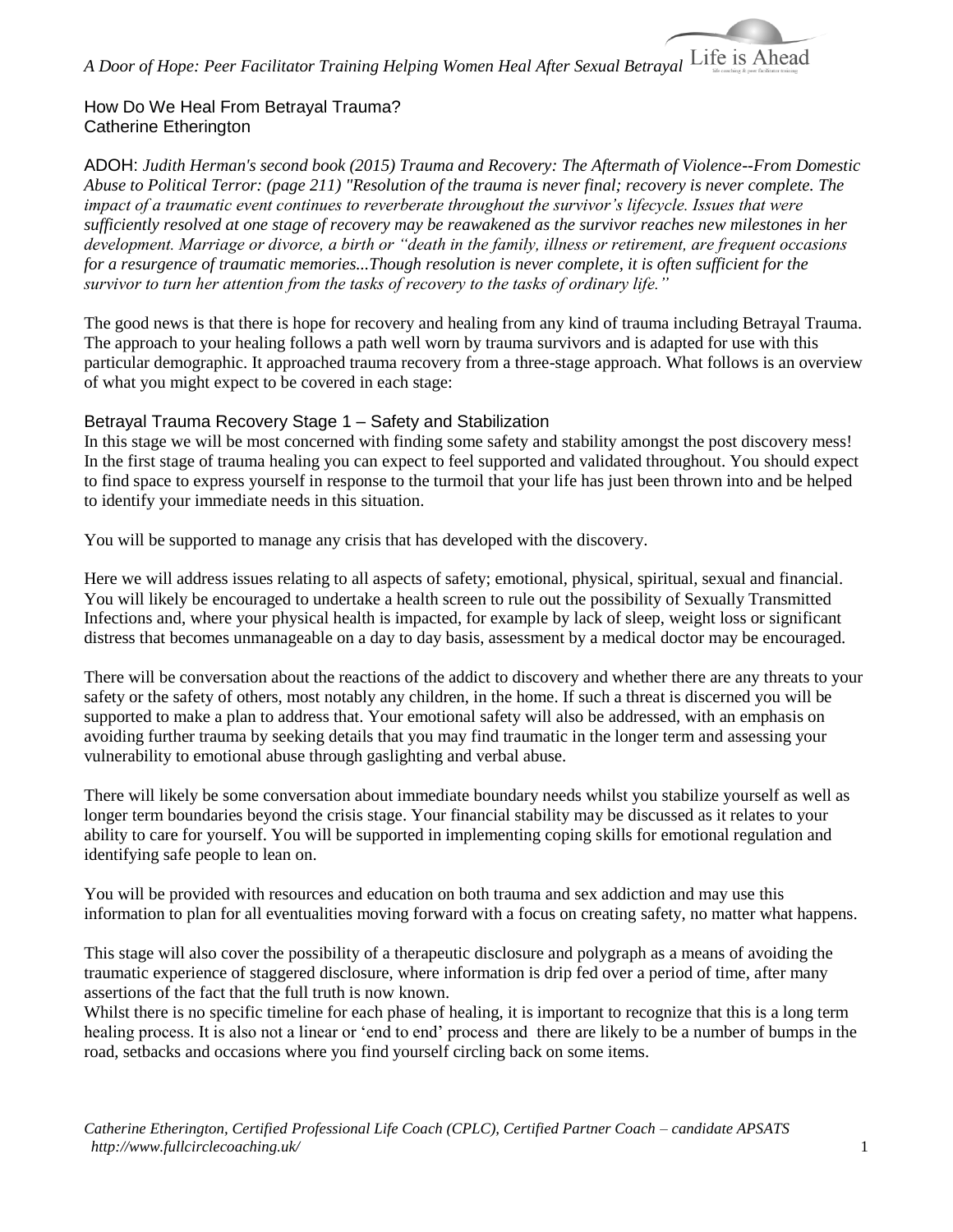# *A Door of Hope: Peer Facilitator Training Helping Women Heal After Sexual Betrayal*

Of course, the behavior of the addict has much to do with the ease with which you pass through each stage. The aim, at every stage, will be for you to feel empowered to heal, with or without the support and assistance of your addicted partner.

#### Betrayal Trauma Recovery Stage 2 – Remembering and Mourning

In Stage 2 you will be digging deeper into the traumatic after effects and learning to process the trauma, loss and grief experienced as a result of the betrayal. This season is about facing the reality in which you now reside.

I sometimes think of this as the FEELING stage, where, in the midst of the new safety you have created (and continue to create and uphold) in stage 1, you are able to create time and space to feel the emotion produced by the trauma. This is a delicate balance of courage and pacing. To heal from the trauma and grief we must be prepared to feel it and allow the pain to 'pass through' but we must do so carefully and sensitively so as not to become overwhelmed.

This stage of healing is best conducted under the care of a well trained professional for those reasons. This phase includes telling your story, often repeatedly, which can help you to come to terms with the traumatic memories by 'making sense' of what has happened. Telling your story also helps to name, explore and mourn the losses you have experienced and break down some of the dissociative effects of the trauma.

You may also be encouraged to explore other therapeutic options, including some of the emerging treatments that are proving effective in trauma recovery such as EMDR and Somatic treatments. These modalities aim to approach trauma healing from the holistic 'body, mind and soul' perspective as understanding of the impact of trauma on the body, and its ability to be held and stored at a cellular level is increasingly understood and accepted.

This stage is likely to build on the trigger response and emotional regulation work begun in phase 1 as you gain a deeper understanding of how your trauma triggers impact you and begin to reclaim and reframe some of your experiences. Here you will be encouraged to see the progress you are making in dealing with triggers and unwanted emotion as 'fuel for the fight', proving that you have the tools, resources and resilience needed to remain on the road to healing and thrive.

Stage 2 may include additional work for those whose relationships end in long term separation or divorce. This is a traumatic event, in and of itself and will require some deeper processing during this period.

### Betrayal Trauma Recovery Stage 3 – Reconnecting

Stage 3 invites you to reconnect with the world around you. This is about integrating your story into the bigger story of your life, where the traumatic experience is no longer the only experience that defines you, but part of a larger pool of 'life experiences' which have shaped who you are. Here you will begin to feel more acceptance than resistance as you continue to 'come to terms' with the life you now live, whatever that means for you as an individual.

This stage will look different for those who have made the decision to remain in relationship with the addicted partner, than for those for whom this has not been possible. Indeed, this may the point at which some of those decisions are made.

For those whose relationships have not survived the discovery of the addictive or problematic behaviour, this phase of healing will include working towards a new sense of self and identity. It will allow for vision casting, creating a vision for the future and examining all of the possibilities this offers. There will be questions around those possibilities to be confronted, such as the possibility of any future relationships and where you find meaning and purpose going forward. There will also be the practical aspects of co-parenting and healthy separation for those in that position.